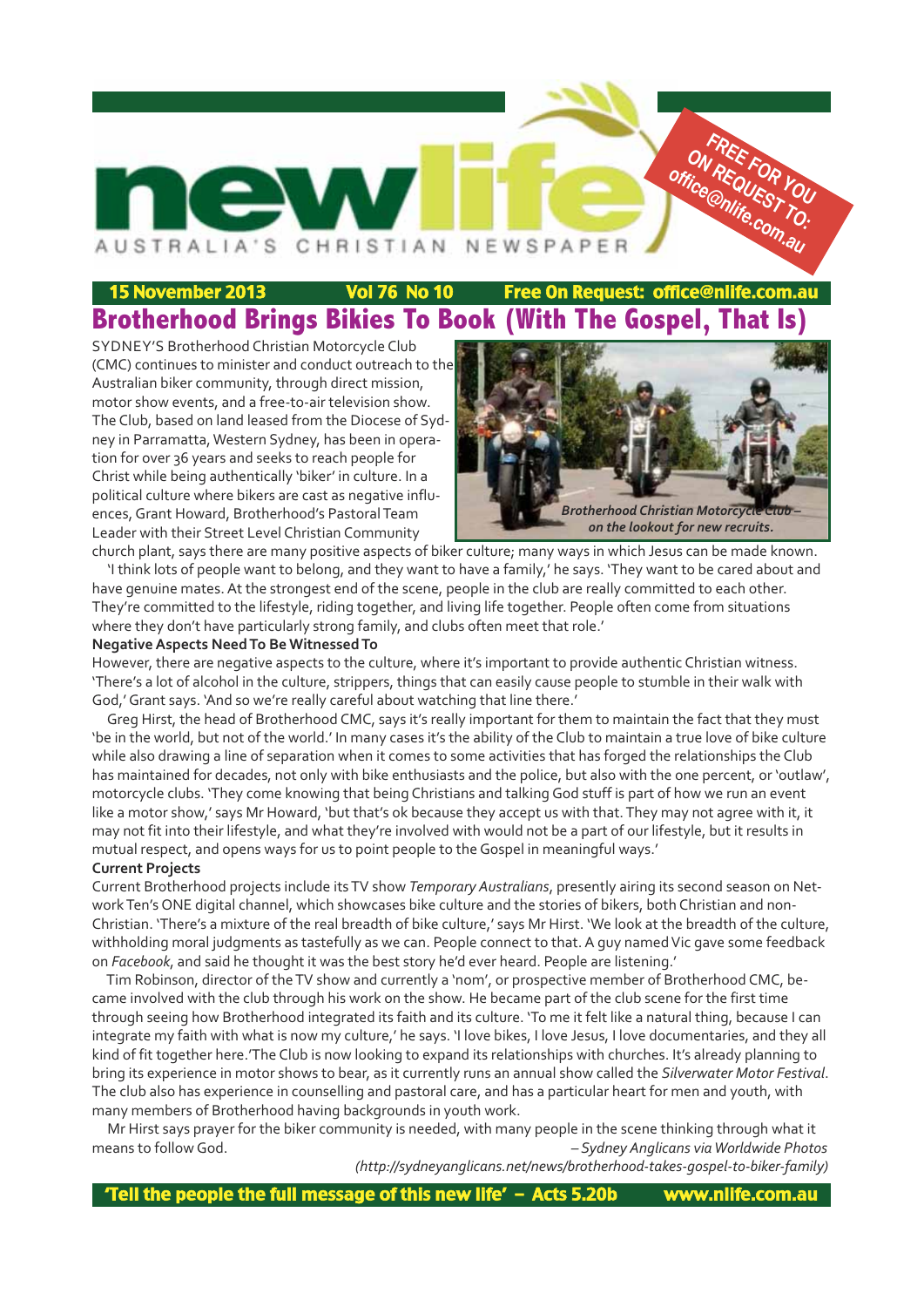#### **VOLUME 76 NUMBER 10**

**ISSUE DATE:** 15 November 2013

**ISSN:** 1033-7903

#### **FOUNDER:**

Eric J. Daley (1910-1992)

#### **EDITOR:**

Rev Bob Thomas **Phone:** 0417 592 646 **Email: editor@nlife.com.au**

#### **BUSINESS MANAGER:**

Mignon Goswell **Phone:** 0434 313 646 **Email: office@nlife.com.au**

#### **POSTAL ADDRESS:**

PO Box 457 Mitcham VIC 3132

**WEB-SITE: www.nlife.com.au**

#### **SUBSCRIPTION:** Free On Request

#### **ACCEPTANCE OF ADVERTISING DOES NOT IMPLY ENDORSEMENT**

**PUBLISHED BY:** New Life Australia Ltd

**ABN: 15 005 035 138**

#### **CONTRIBUTORS PLEASE NOTE:**

*New Life* is archived by the National Library. It is assumed that contributors agree with this arrangement and so are willing to be published on this basis.



### **Do You Suffer From Separation Anxiety?**

I'VE just read an article on *The Ten Worst Things You Can Say To Your Children Or Grandchildren*. One of the worst is: 'Do that again and I will leave you here!' Such a saying apparently builds the worst fear we have as children: the fear of being left, abandoned. It is called separation anxiety, such as experienced by a young child being left behind by Mum at the school gate.



Do we ever grow out of our separation anxiety?

Dame Cicely Saunders, the founder of the hospice movement, used to refer to the needs of the dying: hold me, talk to me, don't leave me.

Little wonder the Lord Jesus, the Chief Shepherd (1 Peter 5.4) urges us to come to Him (Matthew 11.28) and assures us that He will never leave us (Matthew 28.20). King David tells us that even though we walk through the valley of death, surely the loneliest of all journeys, God the Good Shepherd will never leave us: 'Your rod and Your staff they comfort me.' (Psalm 23.4).

Therefore let us cast off every vestige of separation anxiety, knowing that absolutely nothing in the world God created can separate us from 'the love of God that is in Christ Jesus our Lord!' (Romans 8.39). The Christian is never alone, never abandoned. What a privilege it is to be in the flock of a Shepherd who knows and cares for His sheep so well.

This is why the ministry of the Holy Spirit is so precious to the believer. The Lord Jesus assured His disciples that His leaving them was to their advantage, for His ascension meant the coming of the Holy Spirit (John 16.7). At Pentecost the Holy Spirit comes, not just to be with the disciples, but to be within them (Acts 2.38). The Holy Spirit is the Counselor within the believer, He leads us in the battle against the flesh (Romans 8.12-14); He reminds us that all believers are adopted into God's family and can call God, 'Father' (Romans 8.15); He helps us when we don't know what to pray (Romans 8.26). God cannot be more with us than by being within us – and He *is* within us, in the person of the Holy Spirit.

Believer, you are never alone; there will never be any sound reason for you to suffer from separation anxiety. An American country music group, Lady Antebellum, sings a song called *Never Alone*. It is a lover's promise never to leave his loved one – it is a nice, but uncertain sentiment.

The gift of the Holy Spirit, however, is certain since He comes to us from God, given to us because of the work of the Lord Jesus and that work is eternally effective and certain (Acts 2.32-33).

- David Cook

*New Life* **commends the article,** *Age Of Intolerance: The War On Religion***, by Barney Zwartz, Religion Editor of** *The Age***, published in** *The Age* **on Saturday 2 November. The following link will take readers to it: http://www.theage.com.au/comment/age-of-intolerance-the-waron-religion-20131101-2ws4o.html**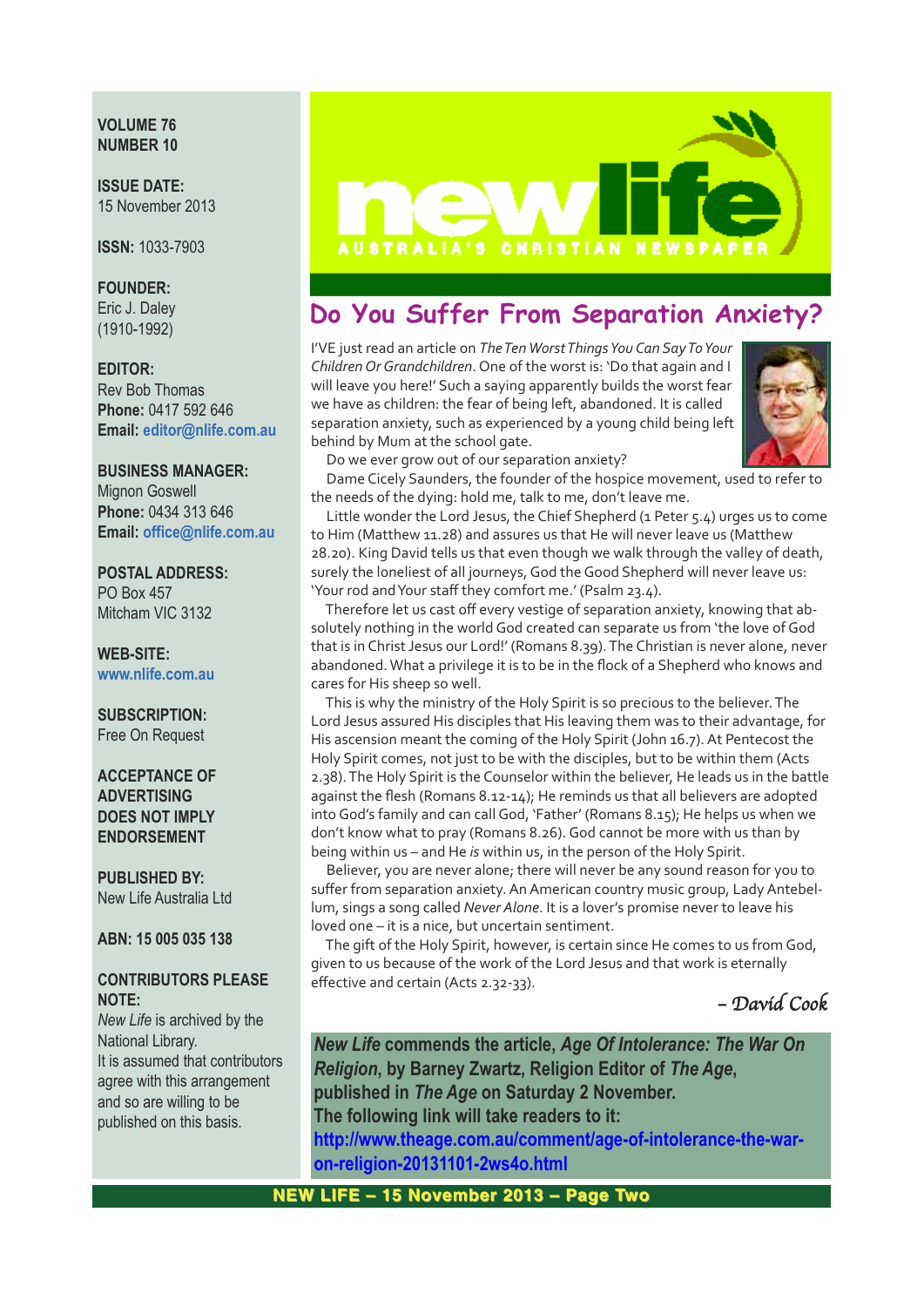### **MATTERS FOR PRAYER**

### ERITREA: Persecution Fills Prisons, Fuels Refugee Crisis

IN 2001 the Eritrean government cancelled elections, arrested political opponents and closed down independent media. Determined to eliminate anything that could threaten national cohesion, the regime extended the repression in May 2002 to 'foreign' and 'non-traditional' religious groups. That meant all except the state-sanctioned Muslim, Eritrean Orthodox, Roman Catholic and Lutheran denominations were banned. Since then, many thousands of mostly evangelical Christians have suffered severely at the hands of a regime known for its human rights abuses, appalling prison conditions and widespread use of torture. Even teenagers are not spared and must complete military service in military training camps before they can graduate from school. Separated from their parents, religious persecution in these camps is systematic and severe.

*World Watch Monitor* reports that during the week of 14 October, Wehazit Berhane Debesai, an Eritrean Christian woman in her 30's, died in custody after a year of harsh imprisonment. Wehazit died of pneumonia after being denied medical treatment because she refused to deny her faith. On 28 October Eritrean security forces raided a prayer meeting in Maitemenai, a suburb north of the capital Asmara. They arrested between 70 Christians (as reported by *Open Doors*) and 185 Christians (according to *Release International*). Where they are is not yet confirmed. The total number of Eritrean believers currently incarcerated for their faith is estimated at 1,500.

On 24 October the UN Special Rapporteur on the situation of human rights in Eritrea, Sheila B Keetharuth, raised the issue of Eritrea's human rights in the UN General Assembly. She noted that serious human rights abuses are behind the flight of up to 3,000 Eritreans each month. 'The current human rights picture is desperately bleak,' she told journalists. 'People feel trapped in a long hopeless situation.' Later, several NGOs jointly hosted a side meeting on Eritrea at which five Eritrean victims gave their personal testimonies. Elsa Chyrum, Director of *Human Rights Concern Eritrea*, noted: 'Although the human rights situation is extremely alarming in Eritrea, this is the first time that it has been brought to the attention of the General Assembly by the UN-appointed Special Rapporteur. It is clear the recent Lampedusa tragedy which resulted in the loss of over 350 lives, the vast majority of whom were Eritreans, has had an impact on the consciences of many state governments, leading to questions being asked relating to the root causes of those who were fleeing.' Indeed, not only were most of the refugees involved in the Lampedusa tragedy Eritreans, but according to Father Mussie Zerai, Chair of the Habeshia Agency which works on behalf of these migrants, the majority of those Eritreans were Christians.

According to a recently published report from the Feinstein International Centre, Tufts University, Massachusetts, USA, those fleeing Eritrea usually employ people smugglers to take them north through Sudan to Libya before they embark on the dangerous voyage across the Mediterranean to the EU. Alternatively they may go north through eastern Sudan and Egypt to Israel, or south into Ethiopia, South Sudan and beyond. The route through eastern Sudan is especially high risk. Increasingly Bedouin traffickers are kidnapping Eritrean refugees straight out of Sudanese refugee camps. The Eritreans are then taken to concrete bunker torture chambers in the Sinai (Egypt) where they are tortured while money is extorted from their relatives via mobile phone. A Catholic nun who serves the Eritrean community in Israel says they recently heard that 'with God's help, 150 people escaped from the torture camps, as a result of the chaotic situation prevailing in the Sinai following the attacks by the Egyptian army, but the escapees have disappeared; we do not know what has happened to them.' The trafficking of Eritrean refugees has become an extremely lucrative business. the corruption trail stretches right back to Eritrea where the regime is busy not only creating refugees but in profiting from their misery. *– Elizabeth Kendal*

### **PI FASE PRAY THAT** GOD WILL:

*• 'Break the arm' (the mechanism of action) of the wicked (Psalm 10.15) who profit from misery. Lord, eliminate the demand by destroying the Bedouin trafficking rings and Sinai torture chambers; eliminate the corruption by heaping consequences on those who profit from human suffering; eliminate the supply by bringing radical change to Eritrea so that the flow of refugees will cease at its source.*

*• 'Break the arm' of the wicked who inflict violence and torture on the Lord's beloved. Lord, convict them of sin, soften their hearts, restrain or remove them. Protect, sustain and comfort Your suffering people; provide them with all their needs.*

*• Bring revival to Catholic, Orthodox and Lutheran statesanctioned churches, so that disunity will dissolve and believers will love, care for and cover one another; may the Lord so work in the Eritrean Church that she is refined as pure silver for future ministry and for the glory of God. 'Break the arm of the wicked and evildoer; call his wickedness to account till you find none.' (Psalm 10.15 ESV)*



TURN BACK THE BATTLE: Isaiah Speaks to

Christians Today. Christians Today. With persecution escalating globally, **Elizabeth Kendal** calls us to revisit the prophecy of Isaiah, maintaining that Isaiah 1-39 provides an unambiguous treatise on how God's people are to respond to persecution, suffering and existential threat. For purchasing options, visit: **www.turnbackthebattle.com**

**NEW LIFE – 15 November 2013 – Page Three NEW LIFE – 15 November 2013 – Page Three**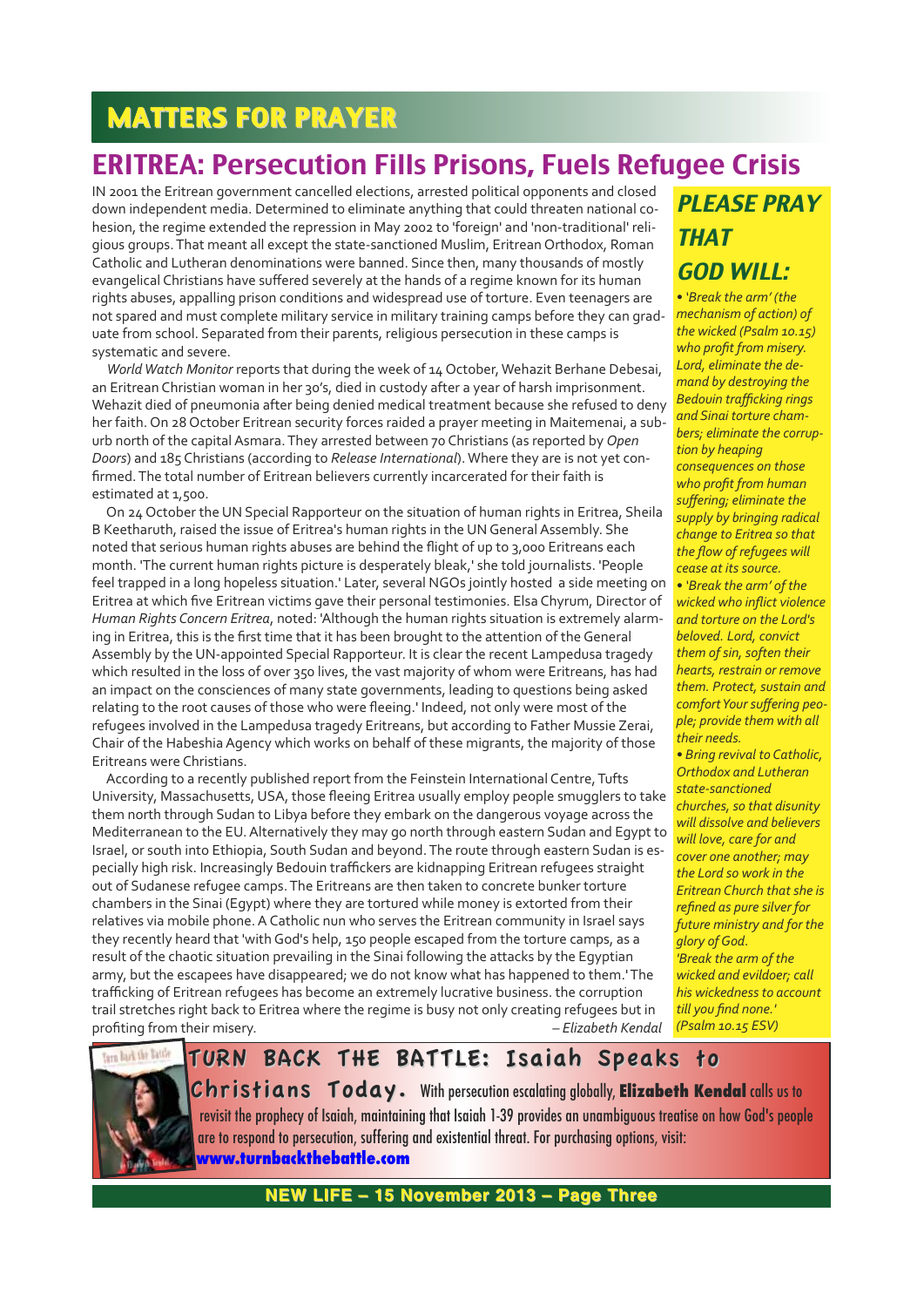### 'INASMUCH ...' 'INASMUCH ...'

## Christians Respond To Tragedy In Philippines

CHRISTIAN churches and aid organisations have been quick to respond to the horrendous tragedy unfolding in the wake of Typhoon Haiyan in the Philippines. So far *New Life* has been advised of the following avenues through which Chris-

tians may donate to the relief effort:

- World Vision: **www.worldvision.org**
- Barnabas Fund: **www.barnabasfund.org**
- **Samaritan's Purse: www.samaritans-purse.org**
- Christian Aid: **www.christianaid.org**
- Baptist World Aid: **www.baptistworldaid.org.au**
- FEBC: **www.febc.org.au**
- Operation Mobilisation: **www.om.org.au** .

#### **World Vision Responding To Devastation**

TYPHOON Haiyan, reported by media outlets as possibly the strongest tropical cyclone in recorded history, made landfall on 9 November in Samar, Central Philippines. According to a story by Aaron Aspi and Crislyn Felisilda for World Vision, the humanitarian organization has launched an emergency response to help affected vulnerable children and families.

World Vision's first relief flight loaded with critical emergency supplies has arrived with 5,000 blankets and 3,000 tarpaulins that will help survivors build temporary shelters. Images of houses damaged, large trees uprooted, and swelling waves caused by storm surges towering as high as six metres have dominated international and local headlines. 'The impact has been tremendous. It's reported to be the biggest typhoon of the year, and it is,' said Gjeff Lamigo, World Vision communications manager in Manila.

The government of the Philippines estimates that at least 4,000,000 people have been affected by the typhoon, and there are reports that in one area alone, Tacloban, 10,000 people have died. World Vision said the number of fatalities is likely to rise as communication channels are restored and access improves to impacted areas. Many have been displaced, especially in Bohol, where about 5,000 families remain temporarily sheltered in makeshift tents following the recent earthquake.

At more than 100 evacuation centres in the affected area, the greatest needs include food, clean water, and emergency shelter supplies. 'Families are displaced and living in cramped conditions,' said



Aaron Aspi, a World Vision emergency communications specialist. The greatest challenge for us is still clearing the roads, restoring power and water supplies for many of the displaced families who are experiencing such hardship. It's us against the clock as we try to provide them with the necessary aid that they need.'

World Vision is launching one of its largest relief operations in the country's history, mobilizing staff across the country to respond to nearly 400,000 people affected by the disaster. The organization is mobilizing more than 500 local staff to help provide food, non-food items, hygiene kits, emergency shelter, and protection, especially for children and women. The storm's impact zone includes 20 development project areas where World Vision works with more than 35,000 sponsored children and their communities. The World Vision national office in the Philippines has committed its total effort for the next three weeks to carry out its largest emergency response to date.

**Barnabas Fund Working Through Churches** BARNABAS Fund is working through churches and Christian organisations in the Philippines to help people whose lives have been ravaged by this disaster. Dr Patrick Sookhdeo, International Director of Barnabas Fund, says: 'It has been absolutely heartrending seeing the scenes of devastation wrought by Typhoon Haiyan. Our thoughts and prayers are with all those who have lost loved ones and homes and find themselves in a desperate plight. Most of those affected are Christians, so please give if you are able to help our brothers and sisters at this most desperate of times. *(Continued on p.5)*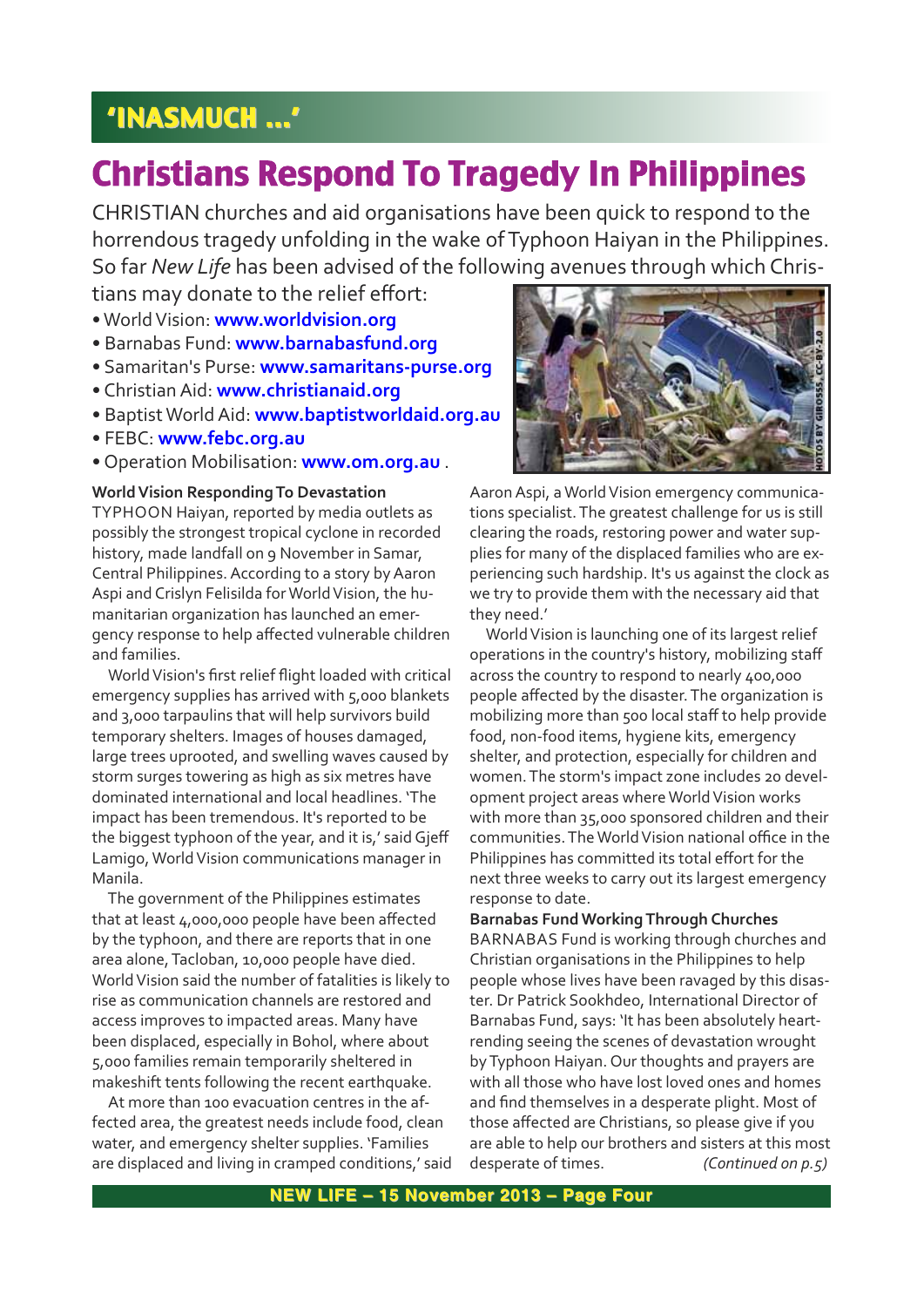### INASMUCH – 2 ... (Continued from  $p.4$ )

#### **Disaster Hits Hard; Christians Work Harder**

CHRISTIANS are supposed to take care of the poor and needy. So what about when it gets personal? According to Tim Glenn of Compassion International, Typhoon Haiyan hits close because of the 339 church projects they have in the Philippines. 'We think probably 99 or 100 of those church projects have been affected or impacted in some way, which could mean as many as 19,000 kids – easily a third of our kids in the Philippines – are impacted in some way by this storm.'

As Compassion assesses this impact, they see an opportunity to share the Gospel. 'We're inviting people to come into the church, learn about the Gospel, learn about the love of God, and learn how we've been called as Christians to care for the poor and do exactly this: to minister, to serve, and to disciple.' Along with prayer, consider helping Compassion replenish their disaster relief fund. Full story: **http://www.MNNonline.org/article/19201 Samaritan's Purse Provides Rapid Response** SAMARITAN'S Purse has deployed a disaster re-

sponse team to the Philippines to provide desperately needed relief to the victims. The international Christian relief organisation began mobilizing as

the storm started pummeling the Central Philippines. The charity has been working in the Philippines for the past 15 years, deploying disaster response teams and working through local partnerships.

'We've seen the kind of devastation storms like this can bring to life,' said Samaritan's Purse President Franklin Graham. 'We will do everything we can to provide for their needs. We'll be there not only to provide survivors with physical aid, but also to share God's love and bring hope to their communities.'

Samaritan's Purse staff arrived on the ground in the Philippines on Saturday afternoon, 10 November, local time. The team is made up of experienced relief workers, including water and nutritional experts. Once in country, they will begin working immediately to provide basic necessities that may include temporary shelter, clean water, food, and hygiene items.

'Samaritan's Purse always seeks to go to the area of greatest need to areas where many other people can't get to and where people are suffering most,' said team member Peter Ivermee from Dorset. *– ASSIST News Service*



**NEW LIFE – 15 November 2013 – Page Five NEW LIFE – 15 November 2013 – Page Five**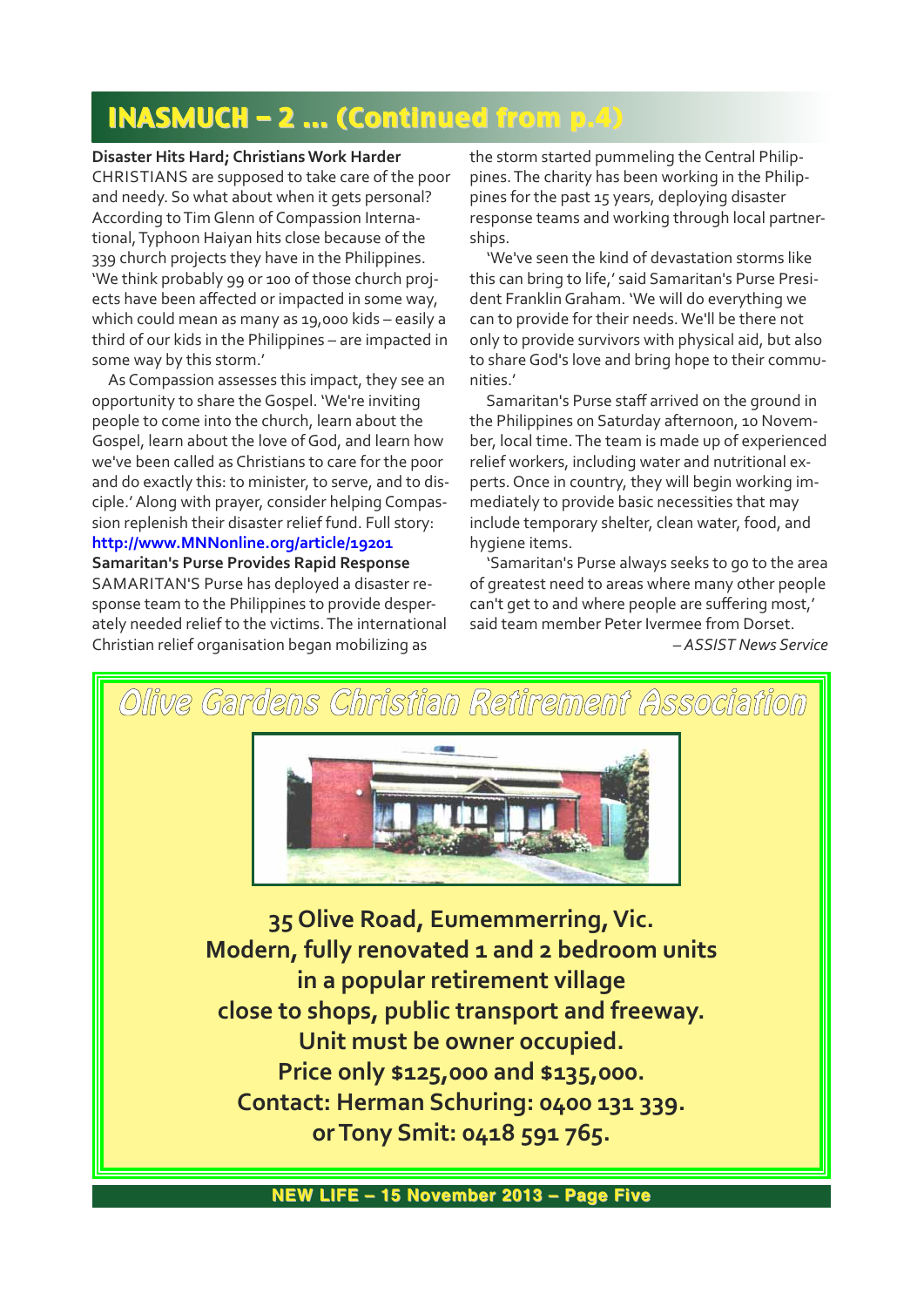## **HERE TO HELP**

## **A Big Day For Ridley Melbourne**

THE Ridley Melbourne family and friends gathered at the college on Tuesday 12 November for the launch of two books by Ridley staff members: *Evangelical Theology, A Biblical And Systematic Introduction* by Theology Lecturer Michael F Bird, and *Jonathan Edwards And The Church* by Church History Lecturer Rhys Bezant.

Dr Stuart Piggin, Professor of History at Macquarrie University, Sydney, launched *Jonathan Edwards And The Church*, and John McClean, Theology Lecturer at Christ College, Sydney, did the honours for *Evangelical Theology*.

Dr Piggin warmly commended *Jonathan Edwards And The Church*, noting that the life and writings of Edwards had already been comprehensively dealt with by a multitude of writers over the centuries, but Rhys Bezant had managed to find a neglected aspect of Edwards' writings, namely his view of the Church. He said that Edwards' Ecclesiology had a below-up perspective rather than top-down and that Rhys Bezant had written with impressive simplicity in a style which could be described as 'Bezantine' as opposed to 'Byzantine'.

Rhys Bezant spoke of his surprise at finding that this aspect of Edwards' thought had not been written about earlier, so he began this work as a doctoral thesis, now distilled into the book. He told how he had grown to love the way in which Edwards was able to make heart and head meet in such a balanced way. He offered it as a gift to help understanding of the Church in the church, declaring: 'Long live the Revival and all who sail in her!'

In launching *Evangelical Theology*, John McClean said that the book was an obvious failure – it was far too engaging and interesting, even jocular at times, unlike the average theology textbook. Eventually most present caught up with the McClean sense of humour. He declared the publication of this book to be a historic moment, as no other Australian has written such a substantial systematic theology.

Michael Bird said in reply that he wanted to write this book to demonstrate that the Good News really is good, and that he hoped those who read it would be better equipped to know the Gospel and the God of the Gospel. *– Bob Thomas*

### **Jim Packer's Tips For Knowing God:**

1. Read and study the Bible. God is a relational God who has revealed Himself in the Bible. Reading it builds that relationship.

2. Read Romans, which is described as 'the purest Gospel' because it reveals God's salvation plan in a logical, clear way.

3. God's character reveals who He is. Studying these attributes helps us know Him more fully. 4. Know yourself: we are not strong and all-powerful like God but are fallen, spiritually dead and need saving. Hence, we need Jesus to give us victory.

5. Ask God for mercy and find this mercy in Jesus. In so doing we receive the riches of being children of God.

6. Get life's priorities right. The most important thing in life is not money, or church union, or refuting–isms, or being prosperous, but knowing God. *Jeremy Dover is a former sports scientist and pastor who contributes regularly to Christian Today. Other articles by Jeremy Dover may be viewed at: www.pressserviceinternational.org/jeremy-dover.html*



*Dr Rhys Bezant (above) and Dr Michael Bird (below, left) with Andrew Adams.*



# **Signposts** of the **Second Coming**

**Israel Regathered Confusion & Chaos Fearful Sights** Days of Noah

**Nov. 3 Nov. 10 Nov. 17 Nov. 24** 



Friendship Baptist Church warmly invites you to attend our weekly Sunday services during November to hear Pastor Kyle Sutton speak on the many signs of Jesus' **Second Coming.** 

Meeting at Carnegie Primary School Auditorium Corner of Glen Huntley and Truganini Roads, Carnegie 10:15 sharp each Sunday morning Ch. Office 8802-7566 - www.friendshipbc.com.au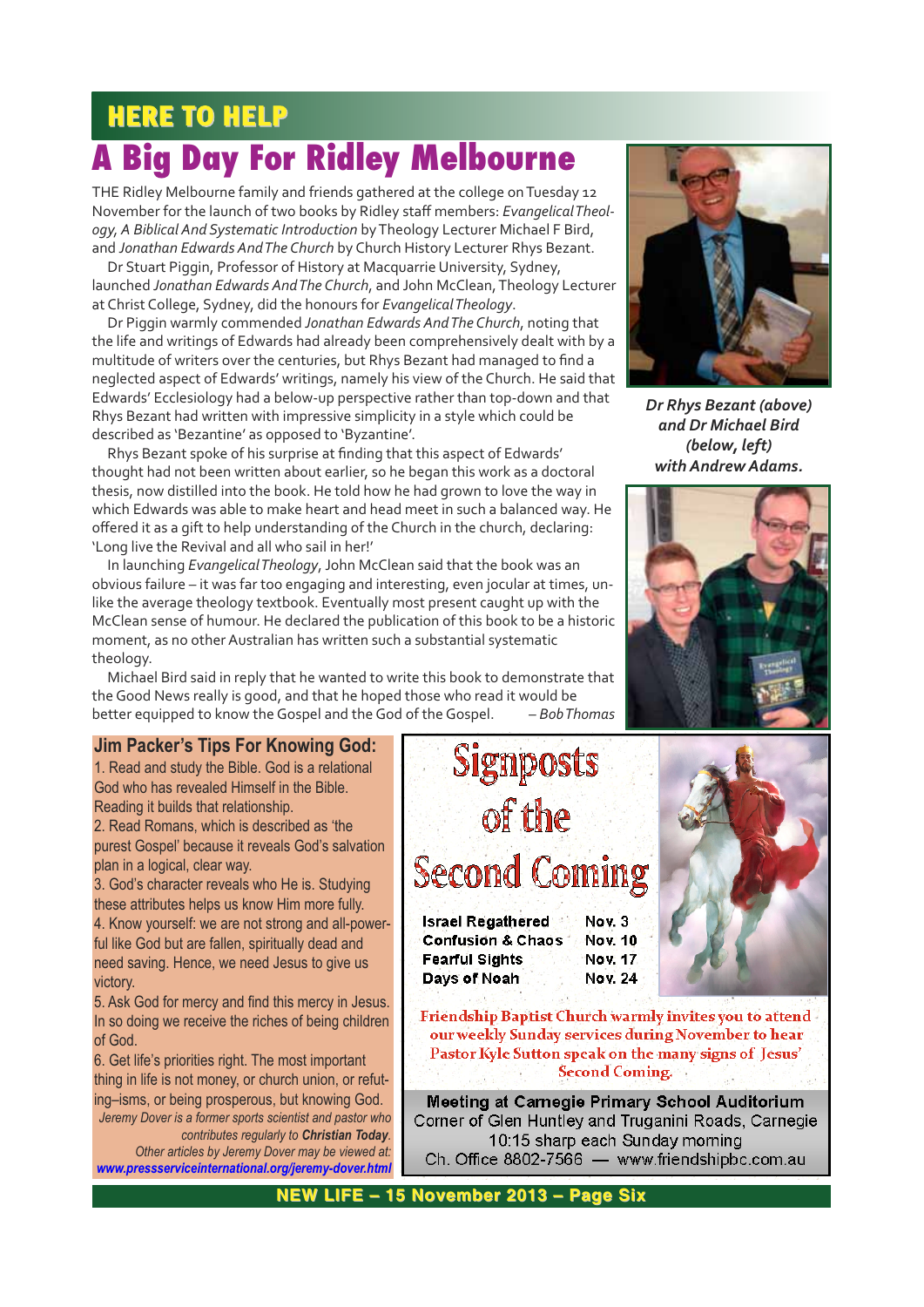### **CHURCH AND NATION**

### New SA Death Bill: Loopholes You Could Drive A Hearse Through

'SOUTH Australian Independent MP Bob Such has introduced his *Ending Life With Dignity (2) Bill 2013* – his ninth euthanasia bill since 2000, and his second try this year,' says FamilyVoice SA state officer David d'Lima. 'Sadly, even though Dr Such claims that his November bill is tighter than his April version (which he had claimed was as tight as anyone could get), it still has huge loopholes you could drive a hearse through.' David d'Lima said he is concerned that the new bill is likely to be debated and possibly voted on before MPs and other bodies such as the Law Society, AMA, palliative carers and the insurance industry have had time to trawl through its 25 pages and determine its full implications.

'We are alerting MPs to some glaring deficiencies we have noted,' David d'Lima said. 'The April Bill required two medical practitioners acting independently to personally examine the person seeking euthanasia. The November Bill no longer requires the doctors to act independently. They could be part of the same medical practice. The second doctor may feel under subtle pressure to agree with the first doctor's diagnosis. Dr Nitschke could set up a death clinic with a partner and the two could work together.

'Key loopholes in the April Bill remain unchanged. "Terminal illness" could include conditions like asthma, diabetes, obesity and so on. There is no requirement in the November Bill for the condition to cause imminent death: a person just diagnosed with MS could qualify for euthanasia, even though natural death may be 30 years away. There is no requirement for the person to have treatment – he or she can simply say any treatment or pain relief is unacceptable and demand a lethal dose of drugs. There is no absolute requirement for a consultation with a psychiatrist to assess possible depression, even though depression is often a trigger for euthanasia requests.'

David d'Lima said that this second bill increases penalties for non-compliance – but while loopholes remain, mere penalty increases cannot provide additional safeguards. 'The bill again requires the death certificate to falsely state that death was caused by a medical condition, not suicide or homicide – allowing the rorting of life insurance provisions. Clause 27 includes the withdrawal of treatment (eg life support) as a means of providing euthanasia, even though such withdrawal can be part of good clinical practice. Including it in the bill could mean that palliative care doctors would have to satisfy the bill's many onerous provisions, merely to allow a patient to die naturally. There are a number of drafting errors as well. This bill was prepared in haste, and it shows. We are urging SA MPs to reject it at the second reading.'

### Anglican Church Welcomes Report Of Inquiry Into Child Abuse

THE Anglican Diocese of Melbourne welcomes the report by the Victorian parliamentary inquiry into the handling of child abuse by religious and other non-government organisations, released on 13 November.

'We thank the committee members for their careful, thorough and patient work, and also the State Government for establishing the inquiry. It is vitally important that victims have been given the opportunity to be heard in this public way, and that church processes and protocols have been rigorously scrutinised to investigate where improvements need to be made,' said Anglican Archbishop of Melbourne, Dr Philip Freier. He said the Anglican Church would study the findings of the report closely. 'It is crucial that children be protected from abuse, and that we continue to strive to ensure that our protocols and processes meet the standards the community expects of us,' Dr Freier said.

He said the Anglican Church supported the report's key recommendations, and would continue to provide full co-operation with the State Government in implementing whatever is necessary in order to ensure that children are adequately protected, and that victims of abuse are treated with compassion, justice and equity. *– Medianet Press Release*

#### Churches At Risk – Not Prepared For New Media Dangers

CHURCHES and Christian ministries are not prepared for publicity crises and underestimate the dangers of the new media age, according to Lyall Mercer, Principal of Mercer PR, who says the Australian media landscape has changed with the evolution of social media, placing churches at a greater risk of serious reputation damage. Mr Mercer said many church leaders wrongly believe that their personal communications skills will see them through any public issues, but every church and Christian organisation must have a workable and structured media policy, issues management plan and public relations strategy. 'It's a new media world – what worked in the past won't work anymore,' Mr Mercer says. For further advice contact Lyall Mercer, phone: 0413-749-830 or 1300 780 355.

**NEW LIFE – 15 November 2013 – Page Seven**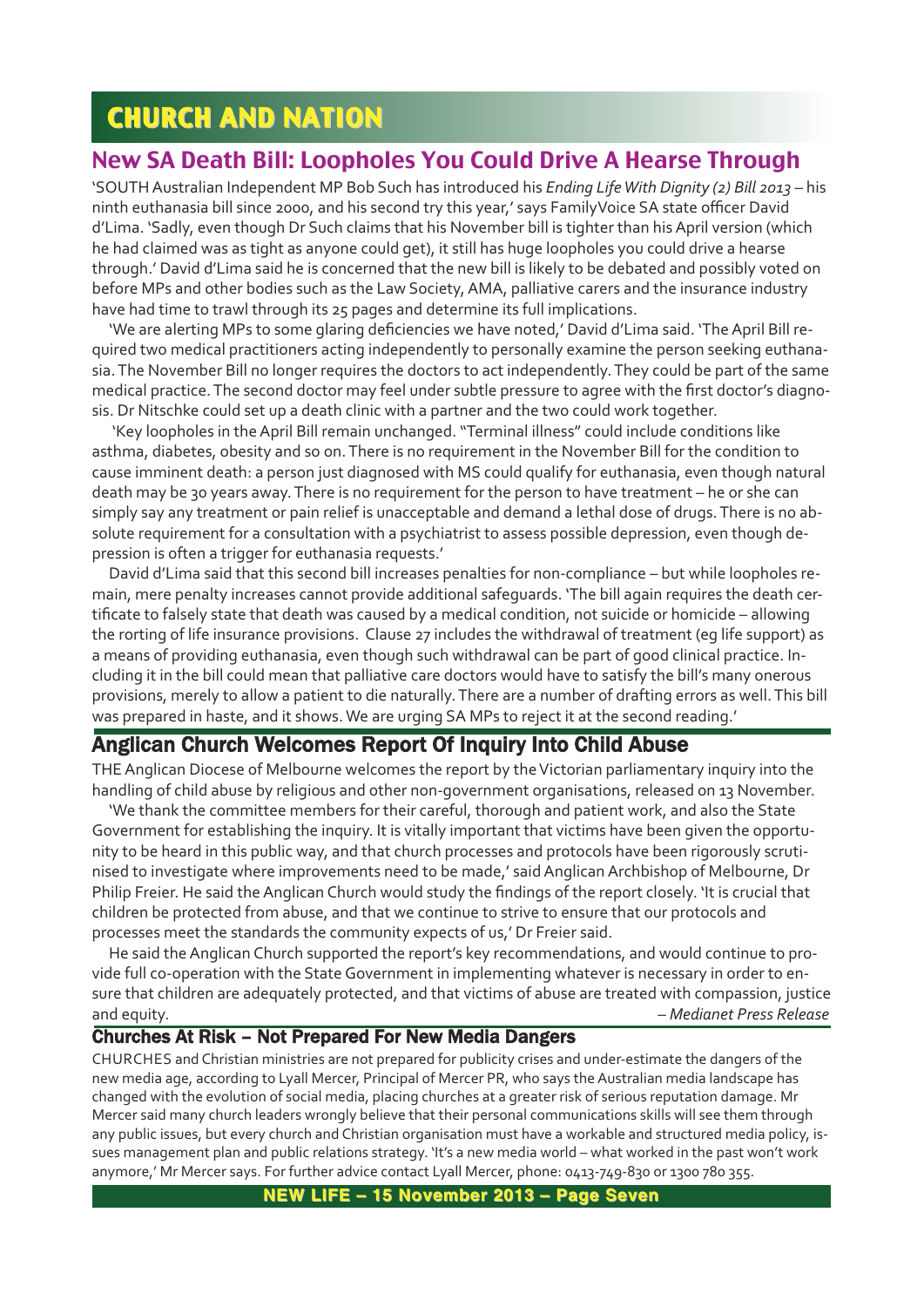### GOOD NEWS FROM ABROAD GOOD NEWS FROM ABROAD

## **Egyptians Turning To Christ Despite Violence**

SINCE the Muslim Brotherhood took power in Egypt, Christians have been the targets of violence. Once the Islamist government was sacked, Christians hoped the situation would change, but, according to Mission Network News, it hasn't. Thousands of supporters of former President Mohammed Morsi took to the streets recently in Alexandria, Suez and other cities, calling for Morsi to be reinstated and urging military leader General Abdel-Fattah el-Sisi to step aside. According to an IN Network worker, 'David,' the protests have put his family at risk: 'Every Friday there [is] a big group of the Muslim Brotherhood; they try to come back, and they fight with the army and police ... They are still creating troubles and problems. The last two months they've gotten very crazy. They want to destroy the country. They attack many churches. More than 80 churches have been burned. Many Christians have been killed.'

But while the violence has been difficult, David says there is good news: 'Churches are united together. And the spirit of prayer is happening in all the churches. People are praying all the time.' The response to the violence against burned churches has also been remarkable. Christians posted signs on their burnedout churches that read: 'You burned our church, but we love you.'

'So it's a great message of forgiveness,' David says. 'This makes many Muslims discover the reality of Christianity, and many of them come to know Jesus ... Until now, they find difficulty for security reason to join local churches, so they meet underground in a secret way. They worship the Lord together, and they're growing.' As Muslims come to Christ, they're uniquely qualified to share the Gospel. 'The easiest way to reach Muslims is through converted Muslims,' says David.

While David isn't praying for more persecution, he's excited about God working. 'It's always like this,' he says. 'When there is pressure over the churches, the Holy Spirit is working and many people are coming to know Jesus as Saviour.' *– Anna Kuta*

## Manager – Cheshunt Christian Camp (Trading as King River Camp)

### **Location: 953 Upper King River Road, Cheshunt South, Vic 3678**

### **Job Description**

- A unique opportunity has arisen for an enthusiastic, hard working Christian couple who desire to serve in the field of Christian camps.
- King River Camp is situated in beautiful bushland close to the King River.
- The camp is dedicated to the outreach of the Gospel through providing a Christian environment where all can experience the adventure of being in the bush and enjoying the tranquility the camp site offers.
- The manager's job is a hands-on role with responsibility to manage all aspects of the camp site.
- The manager will work with the camp committee who share in both physical work and administration of the camp.
- **Check out the features of our camp by visiting our web site www.kingrivercamp.org.au** Imagine living in a comfortable four bedroom home next to the forest and mountains. Travelling to work is simply a matter of walking out the back door.

**For information, including position description, please contact the secretary on 02 6056 0988.**

**or by email: secretary@kingrivercamp.org.au**

**Applications Close 15 November 2013.**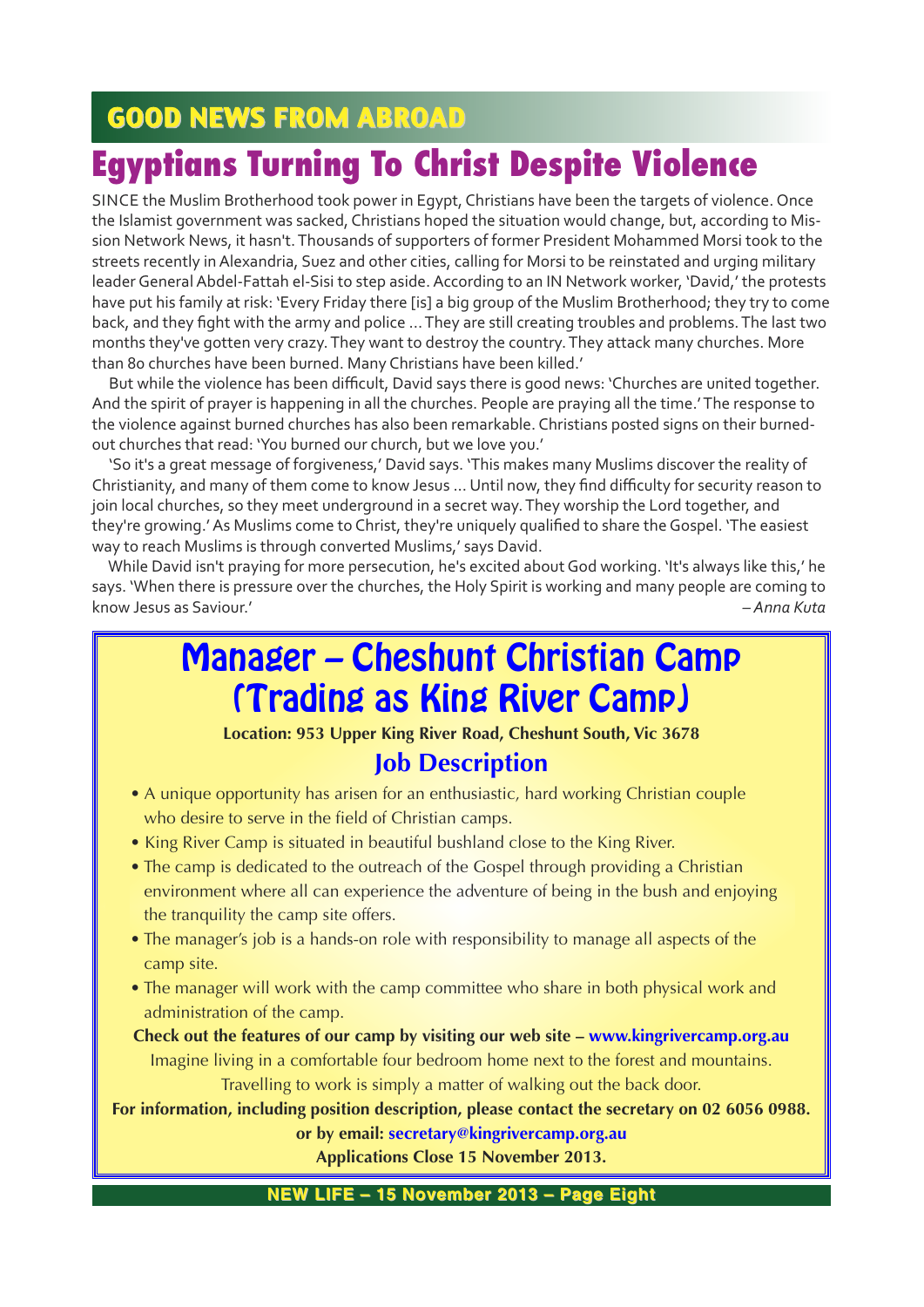### ROMANS: MOMENTOUS NEWS – DAVID COOK

### Knowing God's Plan (Read Romans 5.1-11)

FOR REFLECTION:

*God says having two witnesses in a case is important. (Deuteronomy 19.15). Who are the two witnesses to God's love mentioned here? How are they different? What should the blessings of justification cause you to do?*

JUSTIFICATION is such a treasure that Paul now outlines the three blessings that flow from it.

First (v 1), God is at peace with us because His justice has been satisfied. He holds nothing against us.

Secondly ( $v$  1), not only do we have a relationship with an absence of anger, we have access to a gracious relationship – an unconditional, undeserved relationship without prerequisites from God's point of view.

Thirdly (v 2), we have the certain expectation that in the future we will share in the glory of God (see 8:18ff).

But we not only rejoice in hope, we also rejoice in suffering. Why?

Because suffering leads to perseverance, which leads to character. Perseverance in the face of opposition shows the authenticity of our commitment. Such an ex-

perience leads to a freshening or new yearning for the fulfilment of our hope (v 4). How can we be sure that our hope will be fulfilled? Paul gives us three reasons: First (v 5), God has given us the Holy Spirit who reminds us of God's love. God's love will not allow the hopes of His children to be disappointed.

Secondly (vv 6-8), The objective ground, or proof, of God's love is the cross where Jesus died for our sin (vv 6,8). Jesus' death is gracious because those for whom He died are described as sinners, helpless and enemies. This demonstration of God's love lies at the very core of Christianity, which is about the death of the

innocent Son for His undeserving people.

Thirdly (vv9-11), finally, Paul argues that our hope will not be dashed because God reconciled us when we were His enemies. Now that we are His friends, He will surely save us. Having done the greater thing, He will do the comparatively lesser, the fulfilment of our hope and so we can be sure that our hope of glorification will not be dashed. *Content taken from 'Romans: Momentous News' by David Cook, published by 10Publishing, used with permission.*

### **VEHICLE WANTED**

Suitable For Towing Medium Size Pop-Top Caravan. About To Trade-In Or Sell? Retiring Missionary Couple Seek Vehicle Still In Good Condition. Contact Ron Or Jeanette Tibbey (03) 9436 5825.



### **The Highbury Centre, London, UK The Highbury Centre, London, UK**

**Christian guest house on quiet private road with transport nearby. Discount for f/t Christian workers. Email: enquiries@thehighburycentre.org Website: www.thehighburycentre.org**



**NEW LIFE – 15 November 2013 – Page Nine NEW LIFE – 15 November 2013 – Page Nine**

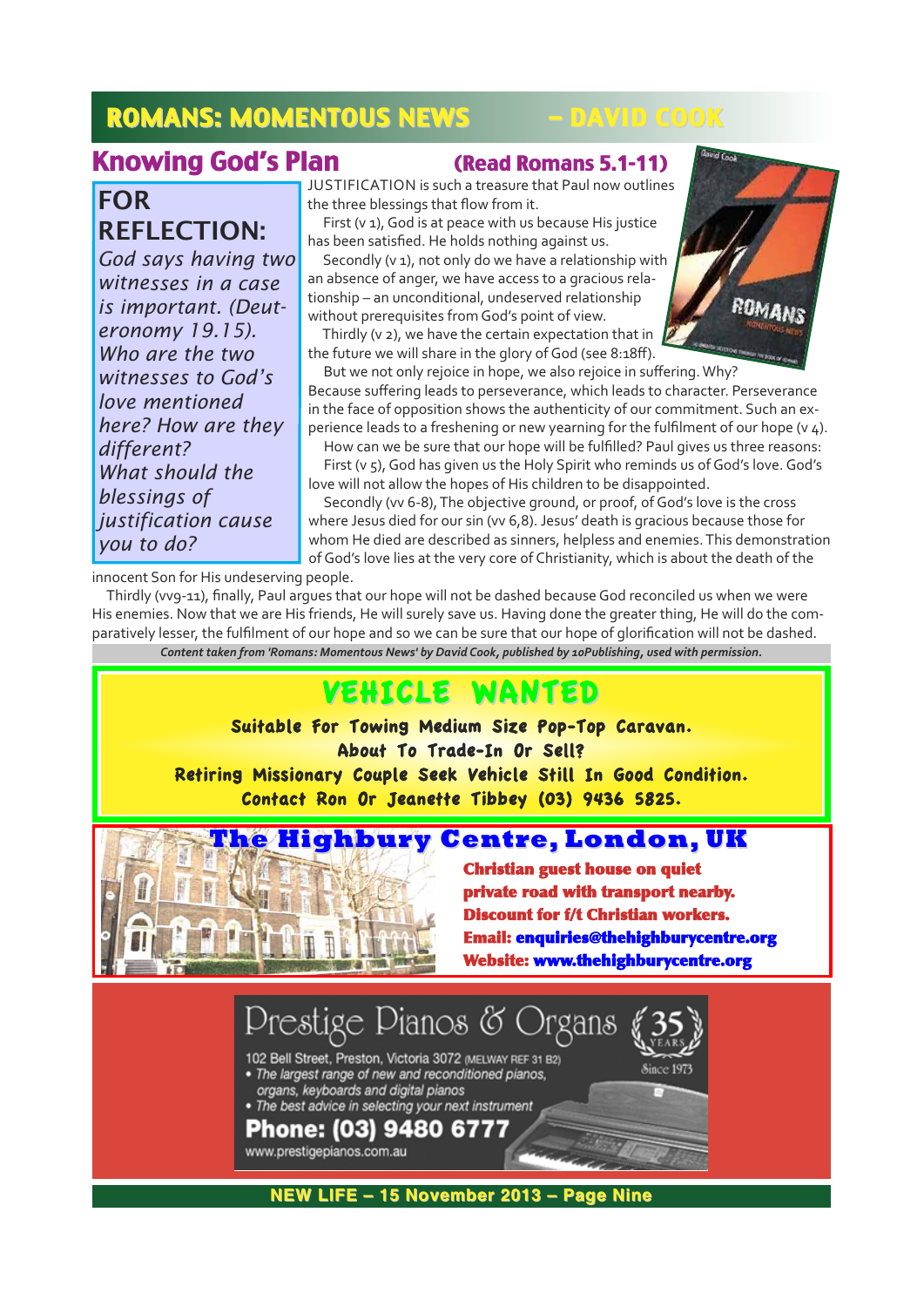### **PERSECUTION WATCH**

### Boko Haram Violence Cripples Christianity In Areas Of Nigeria's Borno State

ISLAMIC extremist Boko Haram insurgents have driven thousands of Christians from areas of Borno state, with some of those remaining unable to hold worship services, church leaders said. According to a story by *Morning Star News*, Boko Haram attacks that killed at least 150 members of the Church of the Brethren in Nigeria (Ekklesiyar Yan'uwa a Nigeria, or EYN) in the past 10 months have caused 8,000 Christians to flee, EYN leaders said.

'Most of our church members affected by these attacks have fled to other communities, and they are in desperate need for help,' said Rev Daniel Yumuna, Jos District Secretary for the



Church of the Brethren in Nigeria. Militants from the Islamic extremist group destroyed 15 places of worship belonging to EYN, which is the dominant denomination in Borno, Yobe and Adamawa states in northeastern Nigeria with 180,000 members.

Boko Haram, based in Borno state, has killed at least 900 Christians in the past year in its stated campaign to establish strict sharia (Islamic law) throughout the country, according to the Hudson Institute. Filibus Gwama, former President of the EYN, told *Morning Star News* that a 27 September attack by Boko Haram on his community, Gavva West in Gwoza District, forced many Christians to flee to neighbouring Cameroon. 'Five members from my village who escaped from the attackers said seven of our Christian members were killed in the attack, and two of them were children, ages 6 and 8,' Gwama said. Yumuna and Gwama said 75 houses were burned in the attack on the Christian community near the border of Cameroon. They said it was the 10th attack on Gavva West village this year. Another attack on Barawa, also in Borno's Gwoza District, devastated local churches, EYN leaders said. 'One church member was killed, three EYN churches were burned, and 19 houses were destroyed, including the house of our pastor,' Yumuna told *Morning Star News*. 'The Boko Haram gunmen forced about 8,000 people out of Barawa area and set fire on nine churches, while 400 houses were destroyed.' *– Jeremy Reynolds, ASSIST News Service*

# Donations Make All The Difference!

Going on-line has breathed new life Into New Life, and being able to send it free on request by email has opened our ministry up to everyone, everywhere, who wants to receive it.

**BUT** We **DO** have expenses AND

The generous donations of members of the New Life family **DO** make the difference between the red ink and the black!

### **PLEASE CONSIDER MAKING A DONATION:**

**By Cheque To:** New Life, PO Box 457, Mitcham 3132 Vic. **By Direct Deposit To:** Account Name: New Life Australia Ltd. Bank: Westpac. BSB: 033-112. Account Number: 16-8239. (Please send an email to **office@nlife.com.au** when you direct deposit). **By Email:** using the Make A Donation button on our website (**www.nlife.com.au**)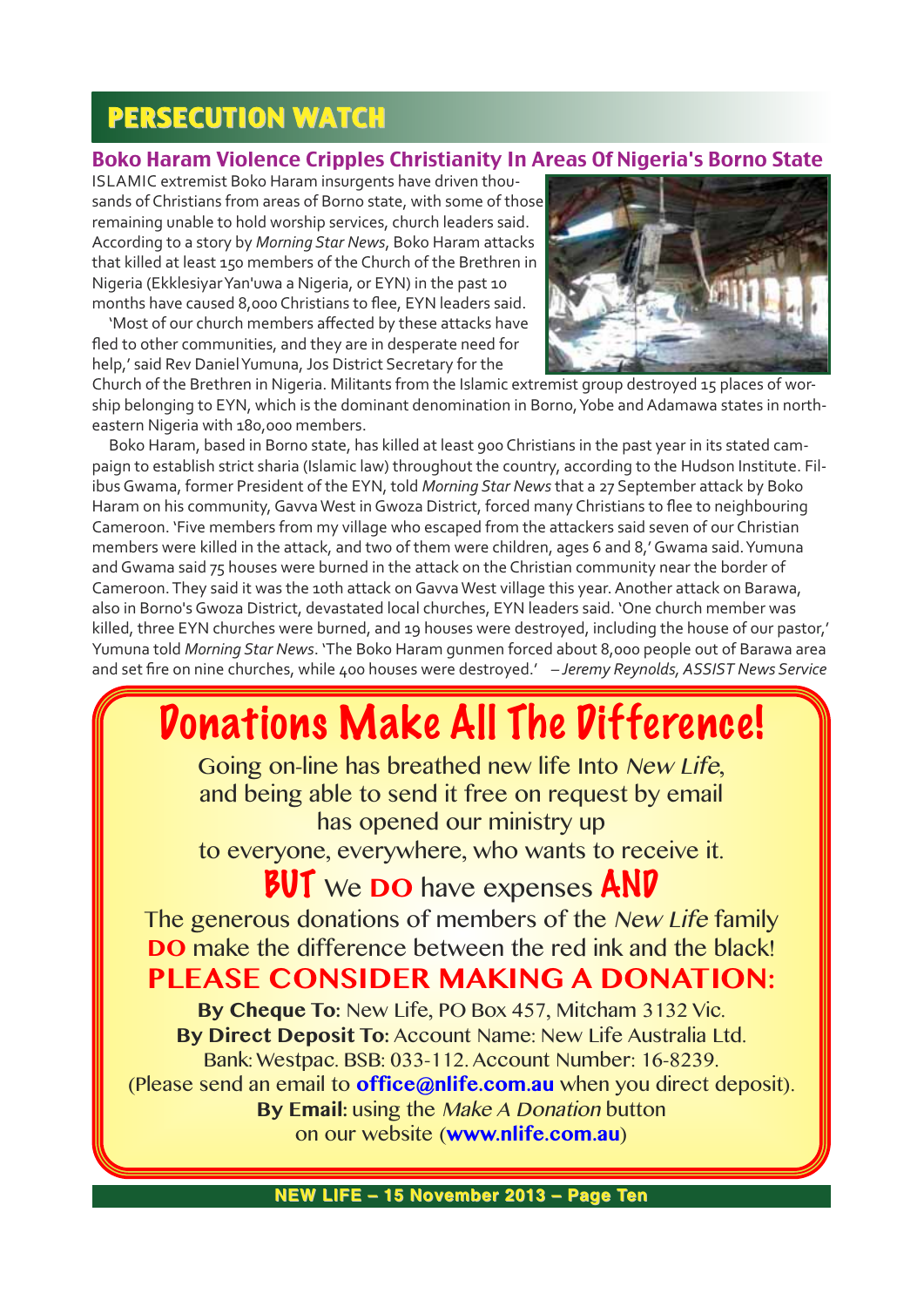### PERSECUTION WATCH (Continued) ...

### **INDIA: As Attacks On Christians And Legal Restrictions Spread, Release Calls On India To Protect Freedom Of Faith**

RELEASE International staged a prayer vigil at the India High Commission in London on 11 November. Supporters presented a petition on behalf of Indian Christians suffering violence from Hindu militants and threats from anticonversion laws. The petition calls on the Indian Government to protect Christians from growing attacks from extremists, as well as widening discriminatory legislation, which is threatening church activities. Release partners in India have documented 42 attacks against Christians in Andhra Pradesh alone in the past six months, and are recording an average of two assaults a week against Christians in Karnataka State. Alongside the threat of physical violence, Christians face false accusations and detention. Seven states have anti-conversion laws, which limit Christian witness and charitable and social programs. The latest, awaiting presidential approval, is in Madhya Pradesh. Release believes this poses an even greater legal threat against Christians. Release partners say the motive behind the persecution is to try to restrict Christian outreach towards the Dalits, who are often regarded as a slave class in Indian society. The attackers and those pressing for anti-Christian legislation subscribe to a form of Hindu ultranationalism called Hindutva. Adherents believe that to be Indian is to be Hindu.

#### **LAOS – Villagers Encouraged To Attack Christians**

THREE Christian families in a village in Laos are living in fear after officials gave locals permission to attack and rob them, to force them to leave. At a recent meeting, villagers were told they could persecute the Christians with impunity, according to Release partners in Laos. Destroying their crops and livestock, stealing their land, preventing them from farming and raping their women were all permitted. Two days earlier, a district official had warned locals about Christians infiltrating the area with American backing, and had given villagers the right to 'arrest suspects immediately'. The three families were given written notification in June that they were to be evicted. They have not left as 'they have nowhere else to go', according to our partners. Already, one of the three families has had its one-acre lemon orchard confiscated. *– Release Partners*

#### **Reason To Celebrate In Iran**

VOICE of the Martyrs USA says Iranian Christian Mostafa Bordbar has been released from the notorious Evin Prison. He was arrested last December while celebrating Christmas in Tehran. Among the



charges was Bordbar's conversion from Islam to Christianity. After being locked up for months in Evin with fellow persecuted believers, an Iranian court cleared him of all charges. Pray for believers who are still imprisoned. Full story: **http://www.MNNonline.org/article/19189 PAKISTAN – Christian Accused Of Using Koran To Make Fireworks**

A CHRISTIAN man has gone into hiding in Punjab after being accused of blasphemy for allegedly using pages of the *Koran* to make fireworks. The accusations against Tariq Yousaf prompted calls for his arrest to be broadcast from the loudspeakers of mosques in Wazirabad city, Gujranwala district. Tariq, who is in his mid-20s, is well known locally and makes a good living making fireworks for weddings and other events, say Release Partners. Police have taken into custody his two brothers, Waris and Arif, aged 22 and 27 respectively. Local Christians are fearful of retaliatory attacks and called on Release Partners to intervene to restore calm to the area. Pray for protection for Tariq and his brothers. Pray too for Release Partners supporting Tariq's family and trying to defuse tensions. Continue to pray that Pakistan's Government will undertake a thorough review of Pakistan's blasphemy laws, which are frequently misused to target religious minorities.

• The unofficial death toll from the double suicide bombing of All Saints' Church in Peshawar, Pakistan, has now risen to 181. This follows the death in recent days of some of those injured, including a five-year-old. Pray that God will heal all those who are injured and comfort the bereaved.

#### *– Release News Service* **www.releaseinternational.com MEXICO – Evangelicals Beaten And Jailed**

A MOB abducted, jailed and beat a group of evangelical Christians in southern Mexico – allegedly on the orders of a district official. Beating the Christians with rods and stones, the mob also attacked their unfinished church building in Oaxaca with sledgehammers and pick-axes. The attack was apparently in retaliation for the Christians declining to take part in traditional religious festivities and for protesting about previous ill-treatment. This is the latest attack in a long-running campaign of persecution. The National Commission on Human Rights alleges that the violence is being orchestrated by a senior municipal official who has stirred up hatred against the Christians and made life very difficult for them since 2011, threatening to expel and even kill them.

Four of the Oaxaca evangelicals, including church pastor Leopoldo Alonso, were jailed and beaten from 5-11 November until state officials intervened to free them. Christians who refuse to participate in the traditional religious festivals, which they say are linked to idol worship, have been threatened, attacked and discriminated against in more remote areas of several states. Traditional religious groups invoke legislation protecting their rights to force their practices on minority groups such as evangelicals, with apparent impunity.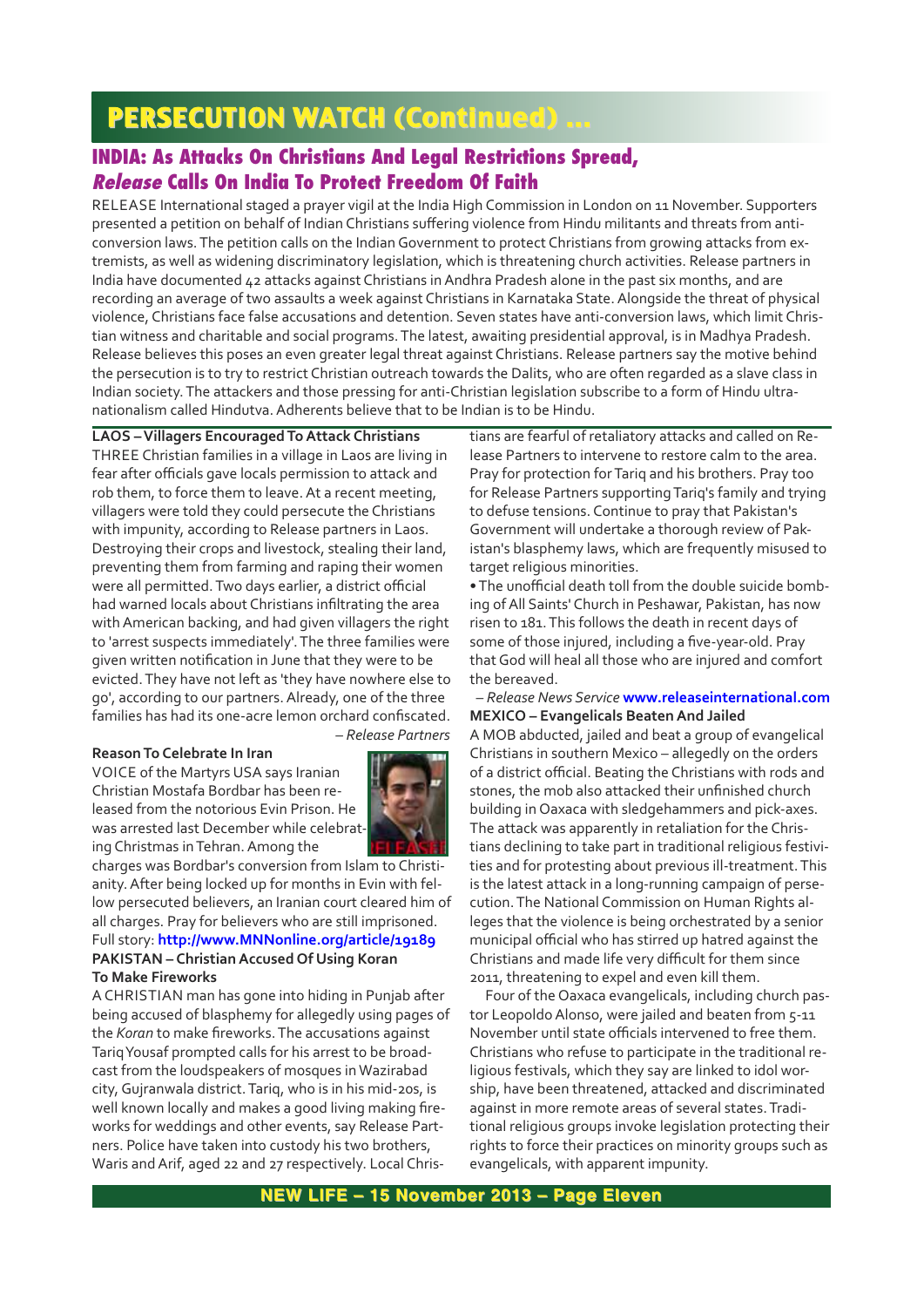HERE, THERE AND EVERYWHERE .... With Barbara Furman

### **MAF Clocks Up 40 Years In Arnhem Land**

ON 1 November MAF Australia celebrated 40 years of service in Arnhem Land. The hallmark of these 40 years has been families serving families in Christ's name. MAF staff have travelled alongside Aboriginal brothers and sisters in the highs and the lows: through the spiritual revival that spread out from Elcho Island in the late 1970's, the heartbreak of substance abuse and domestic violence and the implementation of various government policies.

Even though the core business has been the provision of a safe, reliable and efficient air service, somehow it has always been more than that. With staff who view their work as God's call and aircraft flown and maintained by crew who daily open



*The kids at Yirrkala Mission – some of the beneficiaries of MAF support services.*

the Scriptures and pray together, opportunities to serve outside the cockpit or hangar or working week have been an integral part of MAF's presence. As ideal as all this might sound, for many it has meant sacrifice beyond anything they may have foreseen, with many external pressures making an already demanding ministry that much more challenging.

It is against this backdrop that Mission Aviation Fellowship has outlived every other air service in the Northern Territory, whether under its own logo, or more recently, sometimes that of the Arnhem Land Community Airlines. *– Flying For Life, November 2013*

**Please Pray For James Leviston And Family** JOSSY Chako, Director of EMPART Ministries reports: on Saturday 9 November, James Leviston, an Empart Elder and long-time Ambassador was involved in a serious flying fox accident whilst on a church men's camp at Lerderderg Gorge, near Ballarat. James sustained serious injuries, including severe lacerations to his head, broken shoulder and collar bone, broken arm and multiple fractures to his spine. We thank God that the doctors believe that James has avoided permanent brain and spinal injury. He is still in a critical condition in ICU but is expected to make a full recovery – although, given the seriousness of the accident, it will be many months before he is back to full health. James is now in a body cast to stabilise the spinal fractures and his other injuries will be treated as he is well enough to face further treatment. **An Inhospitable Mission Field**

#### Pangi Valley area of Himachal Pradesh, Northern India, will experience winter in a different way for the first time this year. These valleys are covered with ice, cut off and not accessible for eight months. The literal meaning of the state's name is 'in the lap of the Himalayas'. There is great variation in the climatic conditions of Himachal due to extreme variation in elevation. The climate varies from hot and sub-humid tropical in the southern tracts to cold, alpine and glacial in the northern and eastern mountain ranges. The work in Pangi Valley began in May 2013 where two missionaries, Mr John and Mr Peter are serving. The Lahauli team members – Mr Luke Titus, Mr Lalmuan, his wife Ching with their one year old son Stephan, left on 15 October to live and share about Jesus for eight and a half months and to see a church established in Lahaul. They carried nine months' rations with them.

the Indian Evangelical Mission in the Lahaul and

TWO teams of dedicated missionaries serving with

*– IEM Update, October 2013*

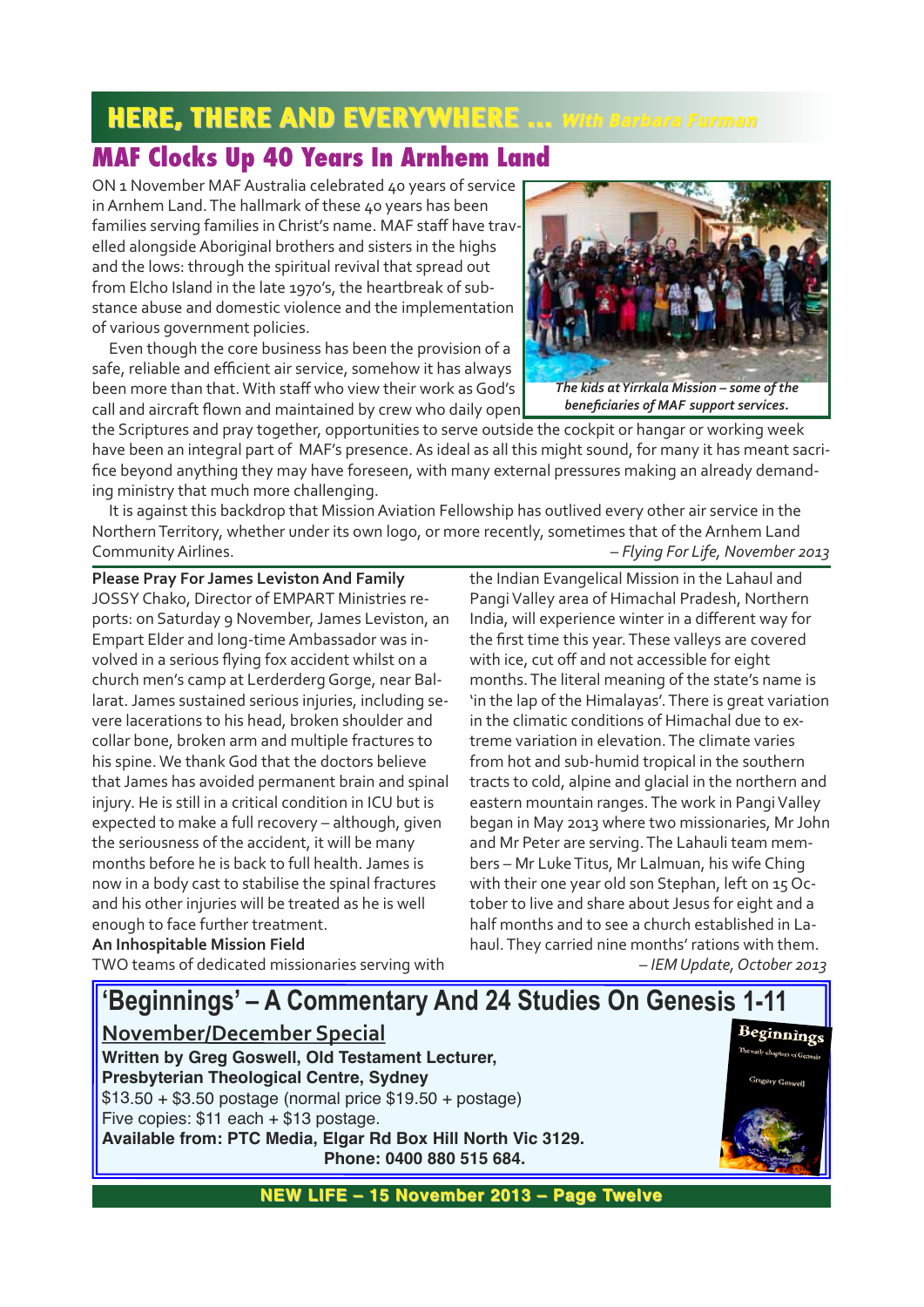### **HERE, THERE AND EVERYWHERE** .... With Barbara Furman

#### **Future Directions For OAC Ministries**

IN OAC Victoria's November *Quarterly News*, Stuart Conkie, Victorian Director, outlined some changes the organisation hopes to introduce. He writes: 'Over recent years we have been evaluating our ministry and thinking about how we might continue to grow our effectiveness in communication and to increase our effectiveness in edifying, training and encouraging. We do spend a considerable amount of time training people and equipping churches when working with them. To further enhance our ministry we are hoping to allow staff to focus more on specific areas, similar to the seniors' ministry currently being conducted. The ideal will be to have one person focused on schools, another on Summer/Easter missions, resource development, etc, so that these ministries can be developed in greater ways. Allowing staff to focus on particular areas means that they may need to let go of some things they are currently doing. Initially this change may feel like a backward step, like we are cutting back. However, I believe that this will enable us to grow our ministry.'

#### **Russians Responding Online**

TWENTY five percent of responses to FEBC Radio's Russian program are received electronically from those who tune in online. People typically respond to programs dealing with the specific issues that interest them. Responses about domestic abuse are often heart wrenching. People who live in unbearable circumstances and who have no way out listen to the programs and receive hope. Outcasts dying from AIDS, abused children of alcoholic families, soldiers on the verge of suicide, mothers losing their teens to drugs: people who cannot see a way ahead find the programs online and respond. 'One of my sons died from drugs,' wrote one mother, 'and the second one began using as well. It was your program that made my son see hope and connected us to a Christian rehab centre. He is alive today because of you – and we are both saved.' *– Skywaves, NovemberDecember 2013*

#### **Food ...**

IN the Christ Groups, the congregations established by Every Home For Christ in their areas of ministry, new Christians are not simply discipled, they are inspired and empowered to share their newfound faith with others, and to love and care for those with needs around them. In Zambia a Christ Group was praying about how to care for the poor in their village when the group leader had a dream. 'In the

dream God showed me the members of our group in one hand,' she described, 'and in the other hand He showed me a small cake. Then He told me, 'Both of these can multiply".' The group put together a small business plan to begin raising income for their village. They learned to make and sell the small cakes in the dream. The tasty cakes were soon selling out! They couldn't make enough! They realised this could be an opportunity for sharing the Good News, so they began giving Gospel booklets to every customer. Soon they made bags for the cakes with Scriptures on them. The small business has impressed the locals and given the group good exposure. People have come to Jesus Christ as a result.

*– Every Home For Christ, November 2013* **... And Drink**

A CAFE in the Melbourne suburb of Altona is lend-

ing a helping hand to the suburb's disadvantaged residents by combining coffee and charity. Melissa Cakes has joined the 'suspended coffees' initiative which sees customers buying an extra 'suspended' coffee which can then be given to someone who cannot afford one. The cafe has teamed up with the Hobsons Bay Salvation Army corps and a local youth group, providing the charities with suspended coffee vouchers to ensure the system is not abused. 'When people are in a tough spot and battling to buy food and pay the bills, they are forced to forgo luxuries like a coffee in the morning,' said manager Katrina Ellis. 'Hopefully this idea will help people out a little in a time of need.' *– Warcry*

**BGR School Shines A Light In Gaza**

REGIONAL instability has some in Gaza dreading 2014. Jeff Palmer of Baptist Global Response says Gaza holds many challenges. 'It is a hard place; you're looking at 40%



of the folks living in poverty. You're looking at 75% of the population under 25 years of age.' Life gets even harder when you claim to follow Christ. 'When you're a very, very small minority – a few thousand at most, in the midst of another majority sometimes it's hard to find education and services.' BGR's Lighthouse School is shining a beacon of hope in the darkness. 'There's a lot of misunderstanding as to ... who followers of Jesus are. By giving positive help in the community ... it speaks volumes to families who may not have any contact with a believer.'

Full story: **www.MNNonline.org/article/19181**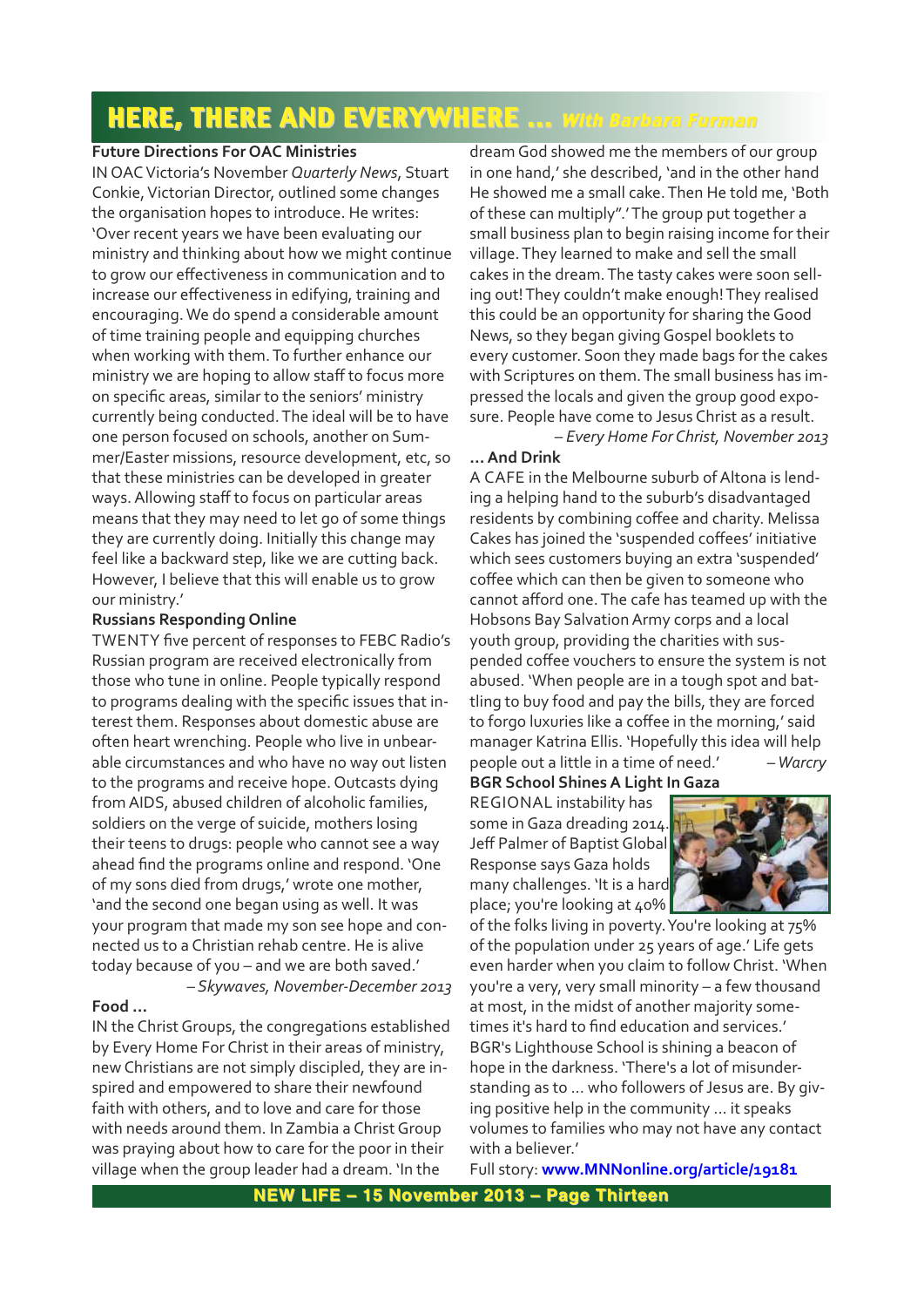### HERE, THERE AND EVERYWHERE .... With Barbara Furman

#### **Local Mission Expanding Work In East Africa**

GENESIS Aid, a work that has grown out of Genesis Counselling & Training Service Inc, the Western Australian mission commenced by Pastor Ray and Cheryl Jenner in 1982, is seeing its work in Kenya and Uganda expand. From humble beginnings in 2003, they have built a secondary school, five primary schools, a guest house, community clinic and are currently building a new vocational training college as part of the Rubaare Education Foundation-Genesis partnership in Uganda. Sixty three groups for widows have seen tremendous growth and improvement in living conditions and income generation. Current beneficiaries in Uganda alone number more than 3,600 widows, orphans and widowers. In a new initiative, Genesis is seeking to expand its partnership with Challenge Literature Fellowship, the WA publisher of *Challenge News*, by offering churches the opportunity to adopt an African church, train a pastor, introduce *Challenge News* to the fellowship and community and provide follow-

### **New Resource! New Resource!**

### **TEACH US TO PRAY:**

### **The Lord's Prayer And The Gospel Of Jesus**

Edited by Greg Goswell and Greg Munro. Commentary and studies for personal and group use. 1-7 copies \$16 per copy plus \$2 per book postage. 8-14 copies \$12 per copy plus \$14 postage. 15+ copies contact PTC Media for postage. Great to use in your Bible Study Group!

#### **AVAILABLE FROM:**

PTC Media, 684 Elgar Road Box Hill North Vic 3129 Phone: 0400 880 515

### Ramon A Williams – Worldwide Photos – – Worldwide Photos – WANT TO SEE MORE?

New Life can only publish a small selection of photos, but you can see more of those attributed to Worldwide Photos by contacting Ramon Williams, e-mail: rlgmedia@ozemail.com.au

up discipleship training materials and a Bible to those who respond to the Gospel message. In the first 18 months of distributing *Challenge News* in Uganda there were 2,000 decisions to become Christians. Now a partnership has been established with the Bible League of Kenya which is better equipped than the local pastors to provide training, materials and Bibles. Currently a mixed edition of English/Lugandan is being printed, but with new partners, this can be expanded to previously unreached parts of Uganda in other languages. There are more than 50 churches eager to receive assistance in East Africa. *– Genesis Aid News*

### **New Bishop Of North Sydney**

THE Archbishop of Sydney, Dr Glenn Davies, has announced that a church planter with experience in Australia and overseas is to be the next Bishop of North Sydney. The Rev Chris Edwards was the founding minister of Holy Trinity, Adelaide Hills, in South Australia, which grew more than tenfold under his leadership.

## **96threeFM**

**Today's Christian Music And Inspiring Talk www.96three.com.au Phone: 03 5241 6550 Email: listen@96three.com.au**

### **COMING TO WESTERN AUSTRALIA? WESTERN**

**Come to Scots Church, Fremantle,** 90 South Terrace (next to Fremantle Markets) Reformed and Evangelical 10am and 5pm Sundays 12:30 pm Wednesday Lunch Time **Worship Also at Southern River,** Bletchley Park Primary School, Balfour Road 9am Sunday **Rev Stuart Bonnington** 08 9398 1304 melbonn@bigpond.com

**NEW LIFE – 15 November 2013 – Page Fourteen**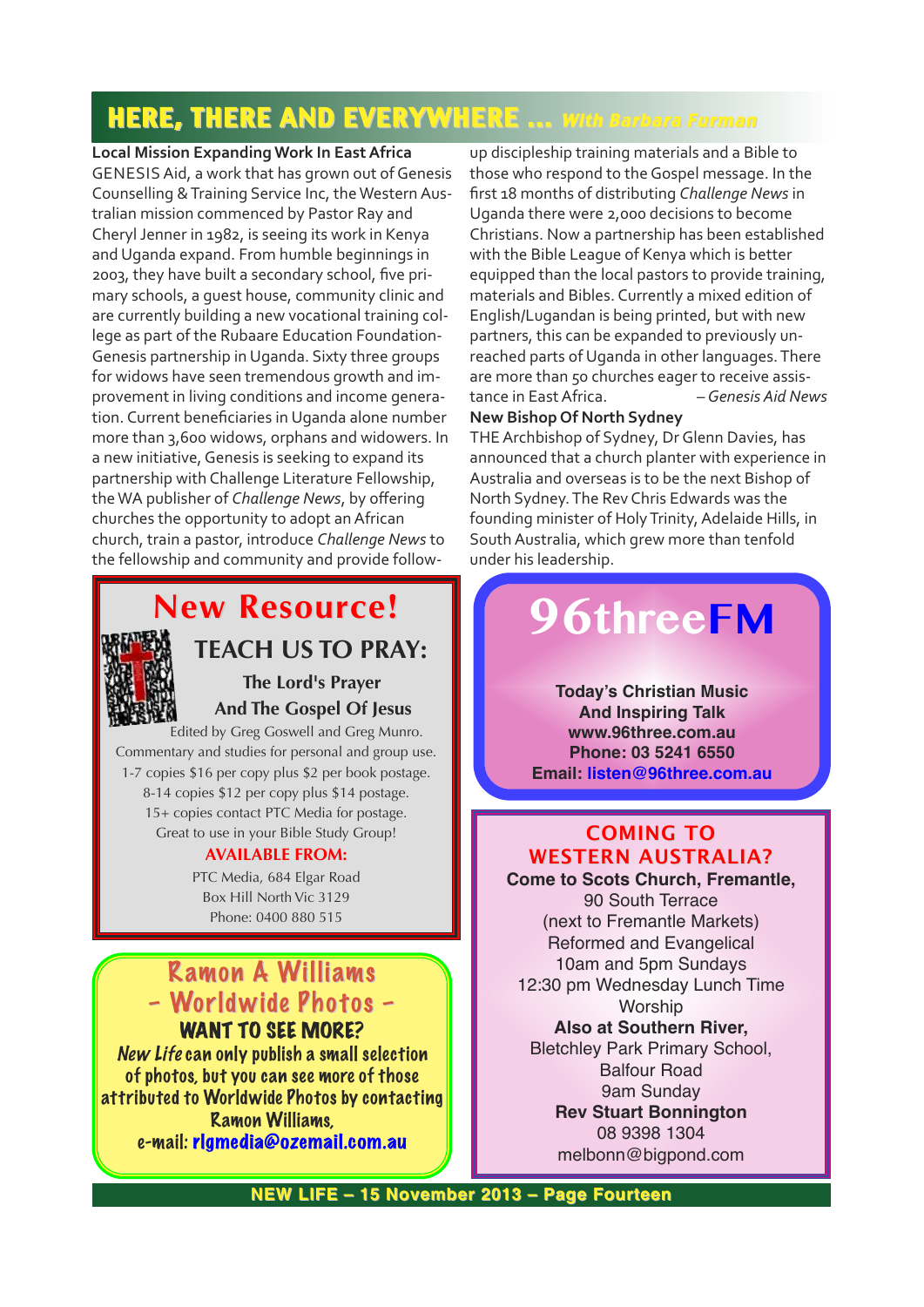### HORRENDOUS PERSECUTION HORRENDOUS PERSECUTION

### North Korea Publicly Executes 80, Some For Videos Or Bibles

AS many as 80 people were publicly executed in North Korea earlier this month, some for offences as minor as watching South Korean movies or possessing a Bible, according to a story in Fox News (**www.foxnews.com**). The story said that South Korean newspaper JoongAng Ilbo reported that the so-called criminals were put to death in seven cities across North Korea on 3 November in the first known largescale public executions by the Kim Jong-un regime.



'A source, who is familiar with internal affairs in the North and who recently visited the country, told the paper that about 10 people were killed in each city,' the story went on to say. 'Eight people – their heads covered with white bags – were tied to stakes at a local stadium in the city of Wonsan, before authorities shot them with a machine gun, according to the source. 'Wonsan authorities gathered a crowd of 10,000 people, including children, at Shinpoong Stadium and forced them to watch the killings. I heard from the residents that they watched in terror as the corpses were (so) riddled by machine-qun fire that they were hard to identify afterward,' the *JoongAng Ilbo* source said.

Most of the Wonsan victims were charged with watching or illegally trafficking South Korean videos, involvement in prostitution, or possessing a Bible. Relatives or accomplices of the execution victims implicated in their alleged crimes were sent to prison camps.

'There is no clear reason for the executions. One government official noted they occurred in cities that are centres of economic development. Wonsan is a port city that Kim is reportedly planning to make a tourist destination by building an airport, hotels and a ski resort on Mount Masik,' said Fox News. 'Simultaneous executions in seven cities could suggest an extreme measure by the North Korean government to quell public unrest or any capitalistic inclinations that may accompany its development projects. The common theme of the persecution was crimes related to South Korea – like watching South Korean films – or corruption of public morals, especially sexual misconduct. North Korean law permits executions for conspiring to overthrow the government, treason and terrorism. But the country has also been known to order public executions for minor infractions such as religious activism, mobile phone use and stealing food, in an effort to intimidate the public.'

There were no executions in the capital of Pyongyang, where Kim depends on the support of the country's elite. The young leader continues to build luxury and recreational facilities in the capital, including a new water park. *– Dan Wooding, ASSIST News Service*

### **YOU Can Advertise Here!** Call Mignon: 0434 313 646 Email: office@nlife.com.au

Who Can YOU Forward New Life To? Only a minute to read, but food for thought for the whole day! Short devotional blogs at: www.barbarafurman.com





**NEW LIFE – 15 November 2013 – Page Fifteen**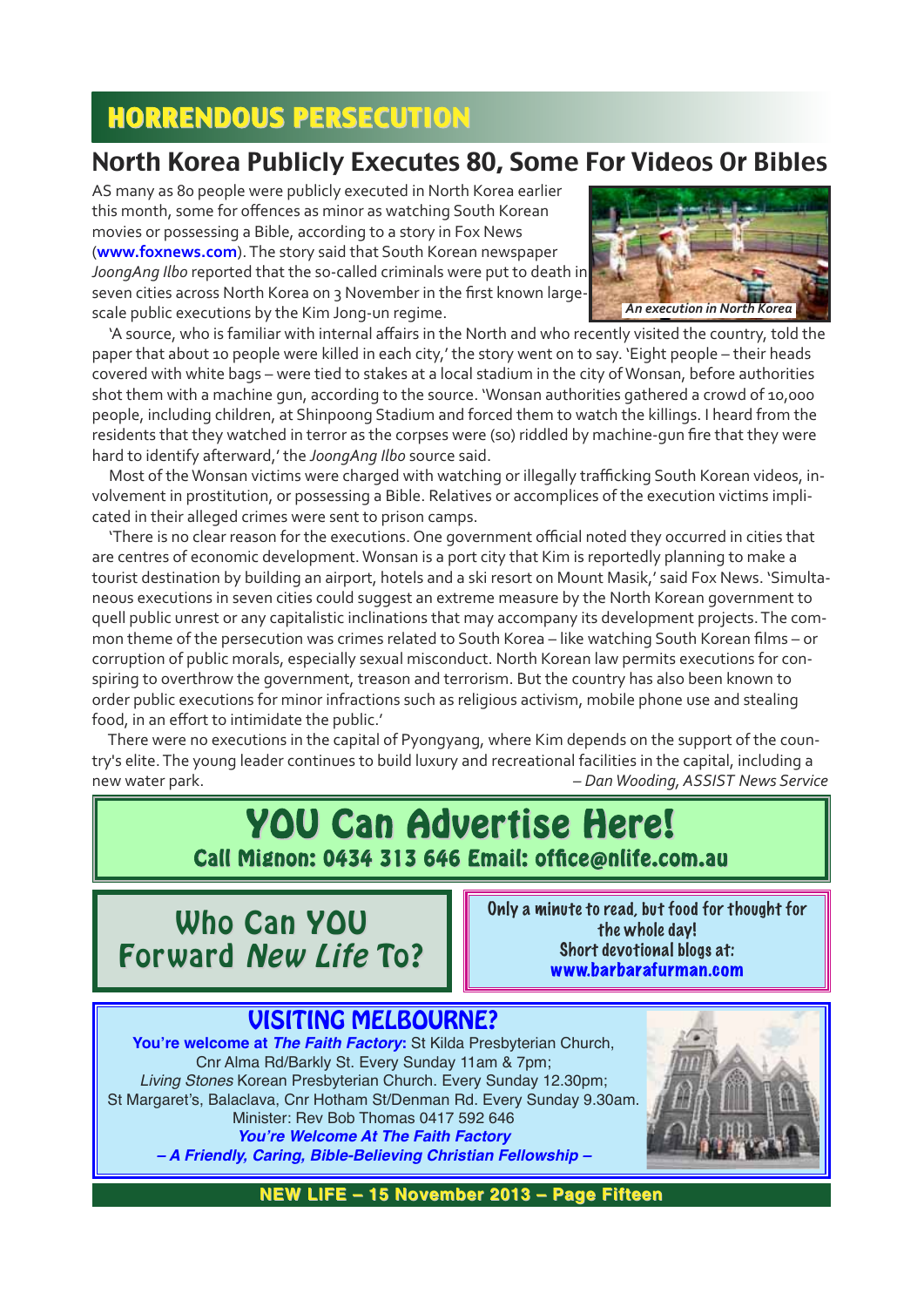### **BOOKS WORTH READING**

### **PRESENCE, POWER AND PROMISE: THE ROLE OF THE SPIRIT OF GOD IN THE OLD TESTAMENT, Ed David G. Firth and Paul D. Wegner,**

Nottingham: Apollos, 2011. ISBN 978-1-84474-534-0

BOOKS that focus on the work of the Holy Spirit in the Old Testament are a rarity, making this volume of essays by leading Evangelical biblical scholars a valuable resource for those who want to use the Old Testament for teaching and preaching. The various chapters started as papers given at a themed conference of the Tyndale Old Testament Study Group in Cambridge, July 2010, at which the reviewer was present.

The editors make the point that we cannot expect a full-blown doctrine of the Trinity in the Old Testament (pre-Incarnation), so that usually the Spirit is understood as a power that emanates from God rather than as a person differentiated within the Godhead. This leaves more to be revealed in the New Testament, while not contradicting the fuller revelation of the New Testament. Richard Averbeck surveys the multiple meanings of the Hebrew word used 394 times and variously translated as 'wind', 'spirit' and 'breath'. Some 95 times this word is specifically related to God, so the Spirit cannot be said to be absent from the Old Testament.

A helpful discussion of the 'Spirit of God' in Genesis 1.2 by John Walton compares what is said more widely in the Ancient Near East about divine activity and what is said about God's Spirit in the Old Testament, noting both similarities and differences (with no evidence of borrowing in either direction). This study is carried forward by Robert Hubbard Jr, who sees the Spirit of God involved in the series of divine pronouncements in Genesis 1, as is typical of the Word-Spirit nexus in Scripture generally.

Tremper Longman III surveys the link between wisdom and the Spirit of God in the Old Testament, and Rosalind Clarke focusses on Job 27.3, and Daniel J. Estes throws light on the disturbing verse, Psalm 51.11 ('and take not Your Holy Spirit from me'), which, he argues, does not refer to a withdrawal of God's Spirit but to the human desire for God's holiness. Certainly, the other three references to 'spirit' in Psalm 51 refer to the human spirit. Jamie Grant sees Psalm 139.7 as speaking of God's Spirit as a personal manifestation of God, who protects and cares for His people, so that this is close to a New Testament way of speaking. Lindsay Wilson explains Proverbs 1.23, where 'spirit' refers to the core values that personified Wisdom calls the youth of Israel to internalise.

Richard Hess shows the significance of the Spirit-filling of the Tabernacle builders, Bezalel and Oholiab. Dan Block explores what the prophets say about God's Spirit, making the point that regenerate believers in the Old Testament period were indwelt by the Spirit. How else could they believe in God and follow Him? To deny that would be to fail to recognise such believers as our spiritual forebears (see Hebrews 11). John Oswalt studies the many ambiguities of the Balaam narrative (Numbers 22-24). Hilary Marlowe exegetes the famous passage about 'the Spirit of the Lord' in Isaiah 11.1-9, which deserves more attention than just making it one of the Christmas readings in church.

Paul Wegner argues that Cyrus is the speaker in Isaiah 48.16 ('The Lord has sent me and his Spirit'), and Erika Moore provides an excellent exposition of Joel's famous passage about the pouring out of God's Spirit, with the result that all His people become prophets. David Firth does a good job explaining the involvement of the Spirit in leaders like Joseph, Moses, Joshua, the judges, Saul and David. The mention of the Spirit goes with the need for new leaders to be validated and publically recognised as God's agents. This is followed up by more detailed studies of Samuel, Saul and Elijah.

Willem VanGemeren and Andrew Abernathy provide a biblical theology of the Spirit throughout the Old Testament. Robin Routledge shows that the Old Testament picture of the future includes the restoration and renewal of God's people and the whole creation, all due to the work of God's Spirit. This fact explains why the work of the Spirit is so prominent in the pages of the New Testament, for the Holy Spirit brings anticipations of future blessing into the present due to the work of Christ. Old Testament believers shared our hope of becoming members of God's consummated kingdom in the new creation brought about by God's Spirit. Geert Lorein studies what the Qumran texts say about the Spirit, with one interesting feature being their frequent use of the term 'Holy Spirit', a designation only used three times in the Old Testament but the usual way of speaking about the Spirit in the New Testament. The result of all these careful studies is that readers will discover that the Old Testament says much more about God's Spirit than they probably realised. *– Greg Goswell*



'The result of all these careful studies is that readers will discover that the Old Testament says much more about God's Spirit than they probably realised.'